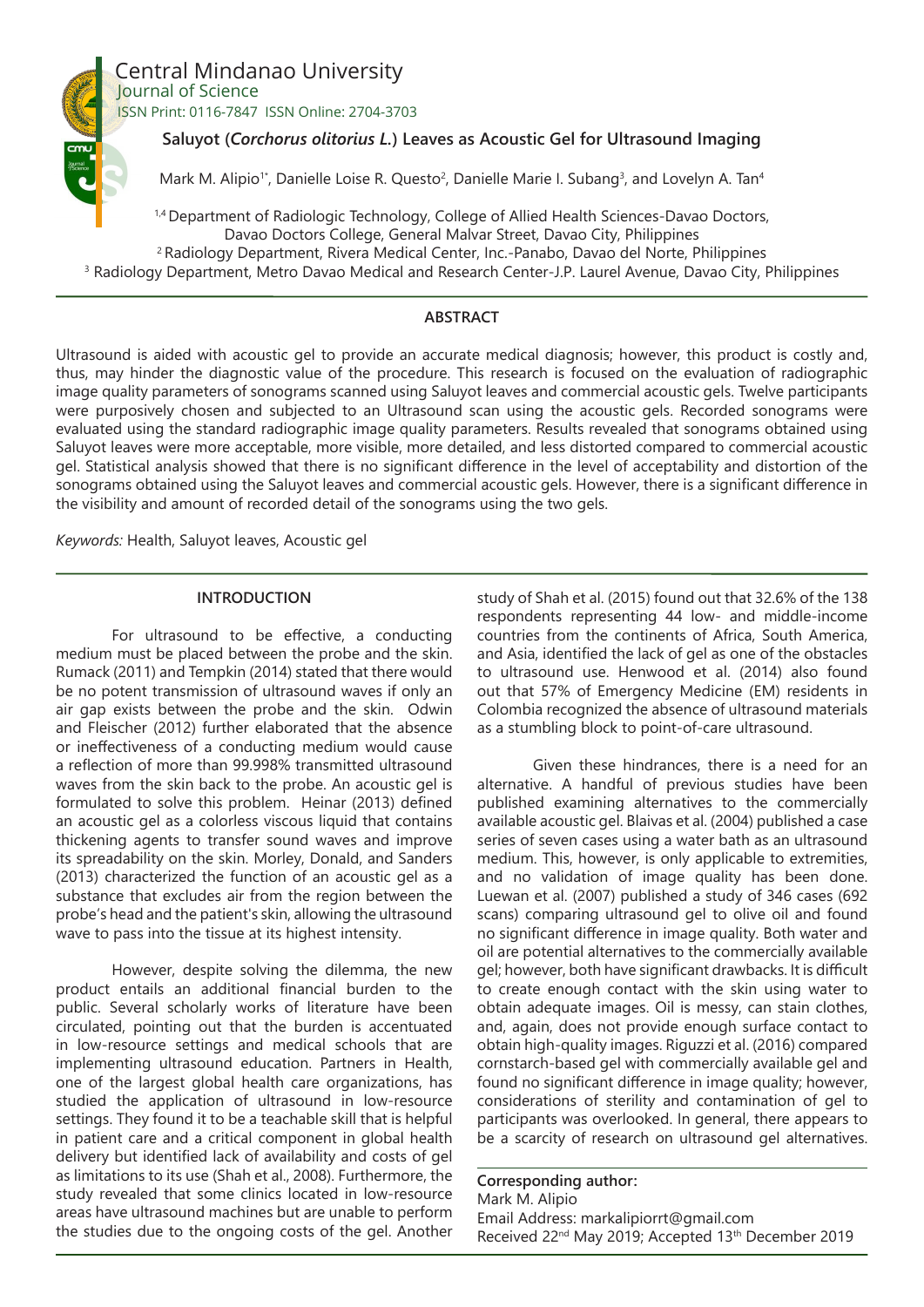For this reason, the researchers tested the feasibility of saluyot (Corchorus olitorius L.) leaves as an acoustic gel for ultrasound imaging.

Saluyot (*Corchorus olitorius* L.) leaf is an edible leafy vegetable that can almost grow anywhere in the Philippines (Nelz, 2016). Potter (2010) described it as a clear thickener in soups. In fact, after extraction of saluyot (Corchorus olitorius L.) leaves by Montaño et al. (1997), they found out that the relative viscosity of a 1.0% solution of the mucilage was determined to be 20 millipascalseconds at room temperature, and the molecular weights were approximated to be 1700 g/mol for the saluyot mucilage. Various studies have been conducted confirming the antibacterial and antimicrobial properties of the leaves, as well as its shelf life. Ilhan et al. (2007) found out that the leaves presented a good antimicrobial activity against *Escherichia coli*, *Staphylococcus aureus*, *Yersinia enterocolitica*, *Geotrichum candidu*, and *Botrytis cinerea* while Zakaria (2006) concluded that the extract of the leaves possesses antibacterial activity that is comparable to some of the standard antibiotics. According to Tulio et al. (2002), the leaves had a longer storage life at 8°C than with the other storage temperatures, and the shelf life was found out to be eight days. However, Abu-Khalaf et al. (2017) showed that at 4°C, the shelf life was two weeks.

Considering these points about saluyot (*Corchorus olitorius* L.) leaves, the researchers identified it as a potential gel alternative that would address the scarcity and cost of commercial acoustic gel and would, therefore, benefit the low-resource community, medical schools that are implementing ultrasound education such as Davao Doctors College and radiology department in the hospital. Moreover, the researchers would like to hypothesize that images obtained using a saluyot (*Corchorus olitorius* L.) gel was not inferior to commercial acoustic gel based on the radiographic image critique, using an experimental crossover design.

#### **METHODOLOGY**

## **Experimental Design**

In this study, an experimental crossover design was used. In the study, the participants were both subjected to commercial gel and saluyot gel. It is in this light that the method was used because the focal point of this research is to test if the saluyot gel is feasible as an alternative to commercial acoustic gel for ultrasound imaging. Also, this design was used to control the individual differences among participants, as each participant acts as their own control.

## **Experimental Setting**

The experiment was conducted at Davao Doctors College, General Malvar Street, Davao City. The researchers conducted the study in this area because of the availability of the materials and machine that were used in the experiment. Specifically, the preparation of saluyot gel was conducted at the 5<sup>th</sup> Floor General Laboratory, and the scanning of patients was conducted at the  $1^{st}$  Floor Radiologic Technology Laboratory, where the ultrasound

machine is located.

#### **Research Procedure**

A letter of permission to conduct the study was given to the Program Chair of the Radiologic Technology Program of Davao Doctors College. Afterward, the researchers proceeded with the actual experimentation of the saluyot (*Corchorus olitorius* L.) leaves.

The saluyot (*Corchorus olitorius* L.) shoots weighing 500 grams were taken from an authorized plant shop at Bankerohan Public Market, Building Number 2, Marfori Street, Barangay 5-A, Davao City, Philippines. These shoots were specified and verified by Dr. Reynaldo G. Abad, a Botanist. The procedure in making an acoustic gel followed the steps of Riguzzi (2016), who found out that a 1:1 water-to-added substance ratio would yield the best consistency of the gel. The following laboratory equipment and materials were used in the study: 500-ml beaker, stirring rods, electric stove, thermometer, strainer, and standard ultrasound gel bottles. The saluyot gel was made before 6 hours of its use in the study. The saluyot leaves were removed from their stems, washed under flowing water and then were set aside. The leaves were weighed, and 300 grams of samples were obtained. The researchers put 300 ml of purified water and 300 grams of leaves inside the 500-ml beaker. These were then heated using the electric stove for 15 minutes under a temperature of 80°C to 90°C. The mixture was removed from the 500 ml beaker, strained using a fine mesh strainer to ensure removal of saluyot leaves and was set aside for 30 minutes. The produced saluyot gel was placed directly into empty, sterilized, standard acoustic gel bottles. The saluyot leaves were disposed to a container for organic waste.

Twelve participants were purposively chosen using the following criteria: female, age range of 30 to 40 years old, weight in the range of 50 to 60 kilograms, no history of pathology in the thyroid gland, physically fit in the recent physical examination, 17 cm anteroposterior diameter and 13 cm transverse diameter of neck, and valid to carry out a written informed consent. Before testing the saluyot gel to the participants of the study, they first underwent patch testing by Lachapelle and Maibach (2012) for 48 hours to determine if they will have any negative side-effects after the application of saluyot gel on the skin. The test allowed relative and rapid assessment of the participant's skin tolerance regarding the application of saluyot gel during the examination proper of the study. The saluyot gel was dabbed on the participant's non-dominant hand using cotton. Cotton with saluyot gel smaller in size was placed on the area with gel and was covered with transpore. The patients were given with saluyot gel and were instructed that every 8 hours, the patch should be changed, and saluyot gel will again be applied to the same area. The participants' patches were checked after every 8 hours. After a total of 48 hours of observation, participants were referred to Mr. Garizaldy A. Masayon, a Registered Nurse.

Subsequently, participants who exhibited falsenegative results in any reaction to saluyot gel were considered for the sonographic examination of the thyroid gland. The results showed that all participants exhibited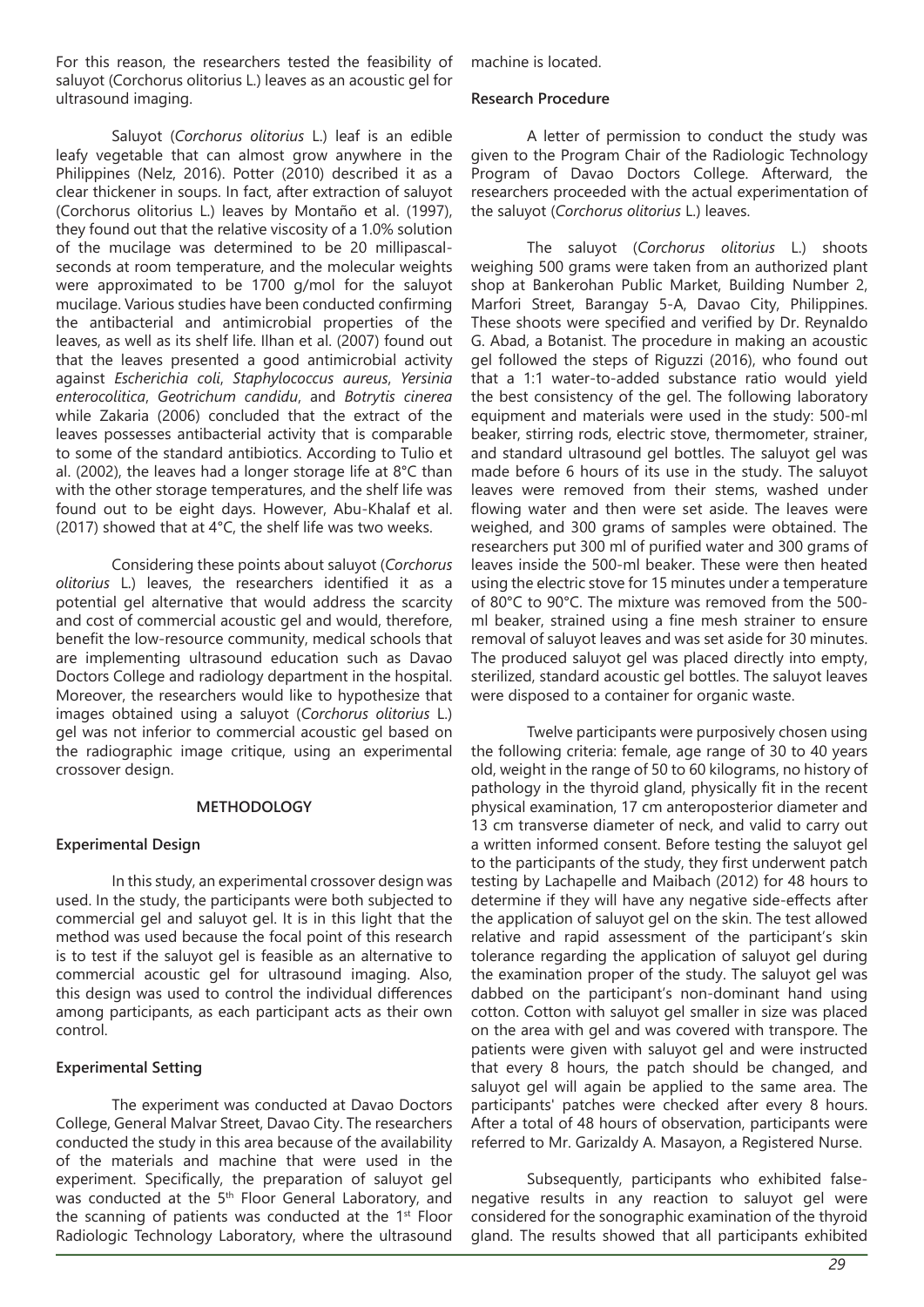no allergic reaction to the saluyot gel. The participants underwent a sonographic examination of the same organ, thyroid gland, using the probe with the same scanning time. The linear probe was used, and the scanning time was 1 minute. GE Healthcare Ultrasound Machine was used during the study. There were two sets of sonographic examinations. For the first set, the 12 participants were randomly assigned to either commercial gel or saluyot gel, and for the second set, the same participants were assigned to the other gel. These two sets allowed all participants to be subjected to both the commercial gel and saluyot gel in a random manner. The scanning of participants happened on the same day and in the same room. The researchers followed the sonographic scanning protocols and techniques of Ovel (2014).

For the first set, the participants were asked to remove all accessories in the neck area. They were placed in a supine position with a pillow or cushion placed under the shoulders so that the head and neck were moderately extended. Ten mL of either commercial gel or saluyot gel was placed on the thyroid gland by the ultrasonographer. The same amount of gel was placed throughout the study. The probe was then placed over the outer surface of the thyroid gland, and an image was then captured and saved. After undergoing the first set of sonographic examination in the 12 participants, the gel was removed from the participants, and the probe was cleaned with a cloth soaked in alcohol and then wiped with a dry cloth. For the second set of sonographic examination, the same participants were positioned on the same bed. The other gel was placed on the same surface of the thyroid gland by the same ultrasonographer, and the same amount of gel was placed. The same probe was then placed over the outer surface of the thyroid gland, and an image was then captured and saved.

All of the images were saved with the same size of information, which is 80 kilobytes. All of the settings in the ultrasound machine were the same for each examination. After images were saved, these were sorted according to the type of acoustic gel for evaluation. The images were evaluated by one experienced ultrasonographer, who has more than ten years of experience in the profession. To avoid observational bias, the ultrasonographer was not informed of the type of acoustic gel during evaluation. The same laptop, the brightness of the screen, and room lighting were used during the evaluation of each image. The images were also evaluated on the same day. Figure 1 shows the schematic diagram of the procedures of the study.



**Figure 1.** Schematic Diagram of the Procedures of the Study

#### **Statistical Treatment**

Descriptive and inferential statistics were used in the analysis of data. Mean was utilized to compute the average score of the radiographic image quality parameters obtained using Saluyot leaves and commercial acoustic gels. After satisfying the assumptions for running a parametric inferential test, a t-test for independent samples was used to compare the image quality parameters of sonograms using Saluyot leaves and commercial acoustic gels.

#### **RESULTS AND DISCUSSION**

Research findings here are presented in two sections: descriptive and t-test for independent samples. Table 1 presents the radiographic image quality parameters and corresponding means of sonograms obtained using Saluyot leaves and commercial acoustic gels. Table 2 presents the test of significant difference between Saluyot leaves and commercial acoustic gels.

#### **Table 1**

*Radiographic Image Quality Parameters of Sonograms Obtained using Saluyot Leaves and Commercial Acoustic Gels*

| Parameters                | Saluyot | Commercial |
|---------------------------|---------|------------|
| Level of acceptability    | 4.58    | 4.25       |
| Visibility of detail      | 4.42    | 3.42       |
| Amount of recorded detail | 4.25    | 3.33       |
| Distortion                | 1.08    | 125        |

Table 1 shows the radiographic image quality parameters of sonograms obtained using Saluyot leaves and commercial acoustic gels. In terms of the level of acceptability, visibility of detail, amount of recorded detail, and distortion, the sonograms produced using Saluyot leaves gel obtained a mean score of 4.58, 4.42, 4.25, and 1.08, respectively. On the other hand, the sonograms obtained using the commercial acoustic gel obtained a mean score of 4.25, 3.42, 3.33, and 1.25 in terms of acceptability level, visibility of detail, amount of recorded detail, and distortion.

The sonograms produced using Saluyot leaves gel were more acceptable, more visible, more detailed, and less distorted compared to the commercial acoustic gel. This implies that the quality of Ultrasound images obtained using Saluyot leaves gel as measured by the four standard parameters is higher compared to the images produced using the commercial acoustic gel.

#### **Table 2**

*Test of Significant Difference Between the Saluyot Leaves and Commercial Acoustic Gels*

| <b>Parameters</b>      | <i>p</i> -value |
|------------------------|-----------------|
| Level of acceptability | በ 11            |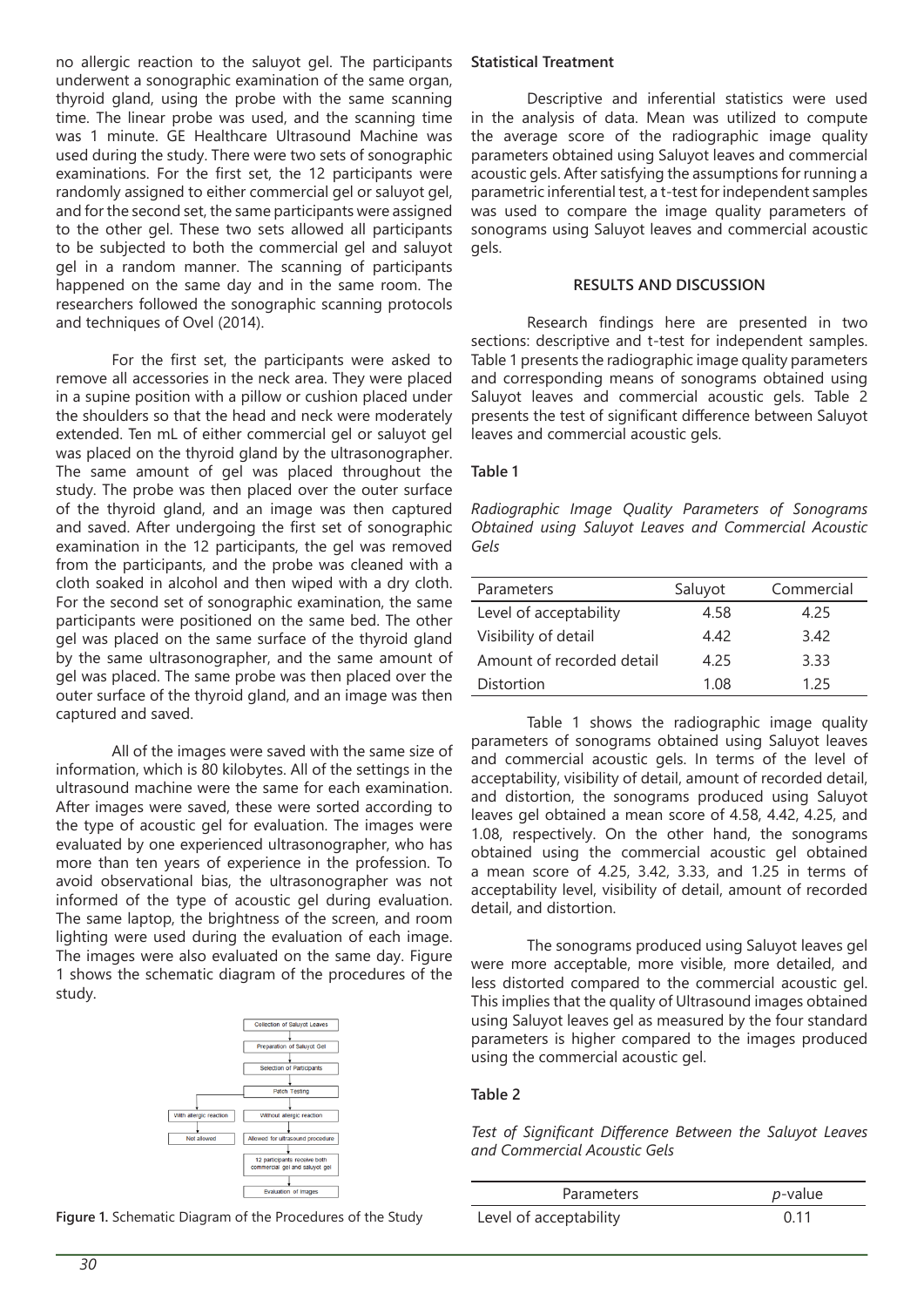| Visibility of detail      | $0.00*$ |
|---------------------------|---------|
| Amount of recorded detail | $0.00*$ |
| Distortion                | 0.29    |
| Note. *p<0.01             |         |

Table 2 illustrates that there appears to be no significant difference in the level of acceptability and distortion of the images obtained using the Saluyot leaves and commercial acoustic gels. However, there is a significant difference in the visibility of detail and amount of recorded detail of the images obtained using the two acoustic gels. This means that the Saluyot leaves gel was found to be superior to commercial gel with respect to visibility of detail (4.42 vs. 3.42) and recorded detail (4.25 vs. 3.33). This suggests that ultrasonographers who want to visualize the detail on the image clearly, identify the structural lines or borders of tissues in the image and decrease the unavoidable amount of blur of the image may use the Saluyot leaves gel (Bushong, 2013). With adequate detail, even the smallest parts of the anatomy are visible, and the radiologist can more readily detect tissue abnormalities (Bushong, 2013). This finding concurs to the study of Riguzzi et al. (2016), which reported a significant difference in the mean image detail score, mean resolution score, and mean image quality score between images obtained using commercial gel and cornstarch gel as the alternative.

#### **CONCLUSIONS**

The quality of images obtained from the Ultrasound scan using Saluyot leaves gel is superior compared to that of commercial acoustic gel. Both gels produced images that have statistically the same level of acceptability and distortion. However, the images obtained using Saluyot leaves gel exhibited a statistically higher visibility of detail and amount of recorded detail compared to those of commercial acoustic gel. Therefore, the Saluyot leaves gel may be used as an alternative acoustic gel for Ultrasound imaging. Furthermore, it could possibly be a preferred media because of its lower cost and ease of formulation.

#### **RECOMMENDATIONS**

Future researchers may test the Saluyot leaves gel for other parameters such as viscosity to optimize its application to the skin surface and shelf life. Concurrently, considerations of sterility and contamination should be further investigated. Additionally, future studies should increase sample size and enroll actual patients as participants, with a proportion having abnormal ultrasound findings. It is also suggested that the formulation of Saluyot leaves gel may be implemented in low-resource setting and medical schools that are teaching ultrasound education to help determine its feasibility in day-to-day practice.

#### **REFERENCES**

Abu-Khalaf, N., Almasri, M., Hajjaj, A., Abbadi, N., Salah, H., Zakarne, J., Harb, J., & Salman, M. (2013). Effect of different plastic liners on the quality of fresh-cut Jew's mallow leaves (*Corchorus olitorius* L.) during storage

under different temperatures. *British Journal of Applied Science and Technology, 3*(3), 462-471.

- Blaivas, M., Lyon, M., Brannam, L., Duggal, S., & Sierzenski, P. (2004). Water bath evaluation technique for emergency ultrasound of painful superficial structures. *The American Journal of Emergency Medicine, 22*(7), 589-593.
- Bushong, S. C. (2013). *Radiologic science for technologists: Physics, biology, and protection*. St. Louis: Mosby.
- Carlton, R., & Adler, A. (2013). P*rinciples of radiographic imaging: An art and a science*. Boston: Cengage Learning.
- Heinar, T. (2013). *U.S. Patent No. 8,618,175*. Washington: U.S. Patent and Trademark Office.
- Henwood, P. C., Beversluis, D., Genthon, A. A., Wilson, C. N., Norwood, B., Silva, D., ... Ocampo, A. C. (2014). Characterizing the limited use of point-of-care ultrasound in Colombian emergency medicine residencies. *International Journal of Emergency Medicine, 7*(1), 7.
- Ilhan, S., Savaroglu, F., & Colak, F. (2007). Antibacterial and antifungal activity of Corchorus olitorius L. (Molokhia) extracts. *International Journal of Natural & Engineering Sciences, 1*(3), 59-61.
- Morley, P., Donald, G., & Sanders, R. C. (2013). *Ultrasonic sectional anatomy*. St. Louis: Elsevier.
- Lachapelle, J., & Maibach, H. I. (2012). *Patch testing and prick testing: A practical guide*. Heidelberg: Springer.
- Luewan, S., Srisupundit, K., & Tongsong, T. (2007). A comparison of sonographic image quality between the examinations using gel and olive oil, as sound media. *Journal-Medical Association of Thailand, 90*(4), 624.
- Lui, K. J. (2016). *Crossover designs: Testing, estimation, and sample size*. New Jersey: John Wiley & Sons.
- Montaño, N. E., De Leon, J. F., & Loquias, M. M. (1997). Extraction and partial characterization of the watersoluble mucilage from *Corchorus olitorius* Linn. (Fam. Tiliaceae). *Kimika*, *13*(1), 23-25.
- Nelz, J. (2016). *Top herbal plant saluyot (Corchorus olitorius) best herbal medicine*. Retrieved from https://philnews. ph/2016/07/22/top-herbal-plant-benefits-saluyotcorchorus-olitorius/2/.
- Odwin, C. S. & Fleischer, A. C. (2012). *Lange review: Ultrasound examination*. New York: McGraw-Hill Medical.
- Ovel, S. (2014). *Sonography exam review: Physics, abdomen, obstetrics and gynecology*. St. Louis: Mosby.
- Potter, J. (2010). *Cooking for geeks: Real science, great hacks, and good food*. California: O'Reilly Media, Inc.